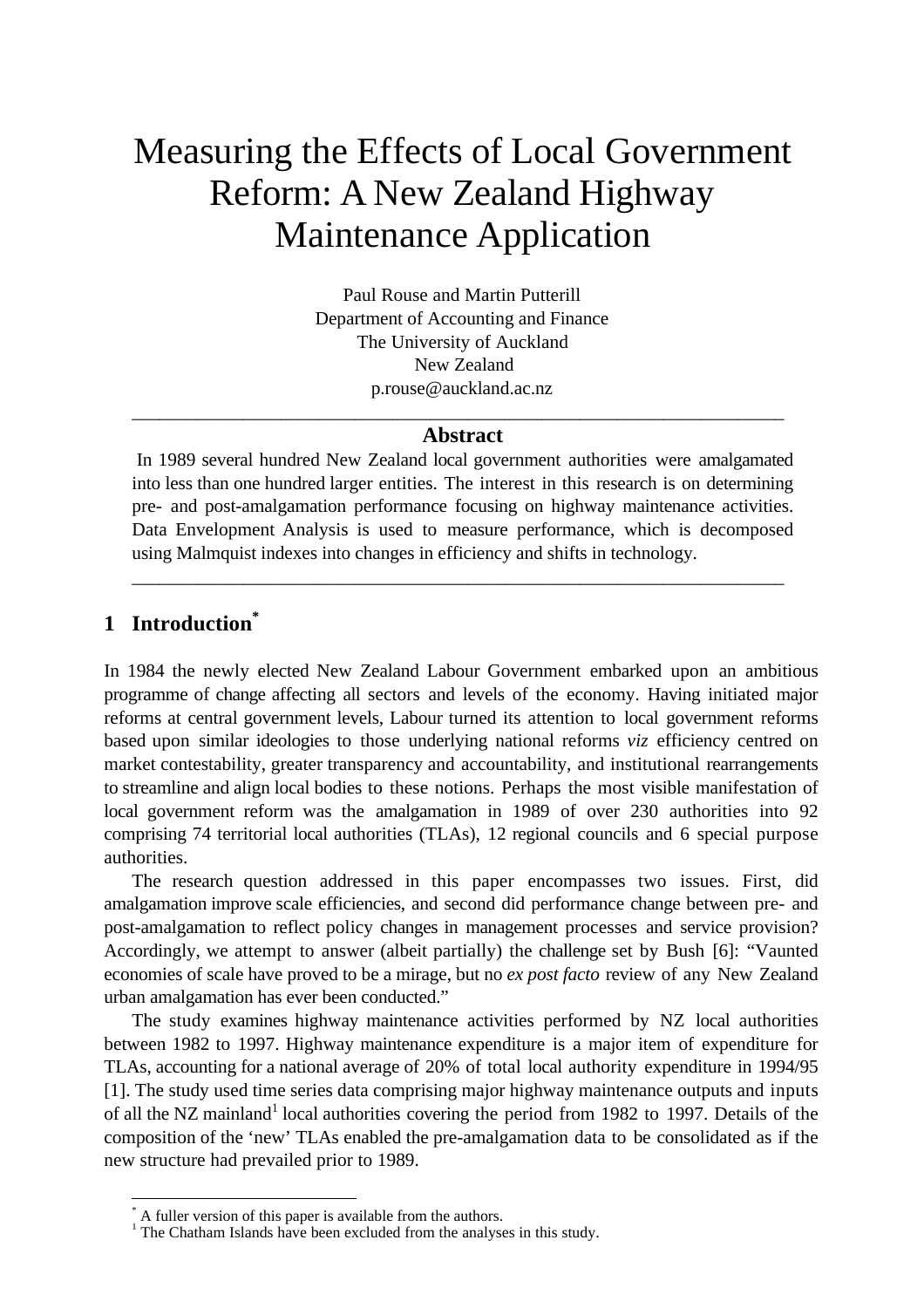# **2 New Zealand Background**

Two major strands appear to underpin the NZ reform process: economic efficiency and more effective governance. For the latter, transparency was embodied in increased accountability and the separation of policy from provision whilst endeavouring to improve the democratic process. "The pursuit of efficiency must not destroy the democratic nature of the processes which make up the system of government."[12].

A particularly visible aspect of local government was the large number of organisations. "Fragmentation and enormous disparities in size and activities characterised the sector. In 1976 the average populations were 7660 (98 counties), 17100 (132 municipalities), 1000 (7 independent town districts) and 5280 (13 district communities), while 27 of the 109 communities had populations in excess of 1000. Such figures concealed the phalanx of minute Territorial Local Authorities - over 40 per cent of boroughs contained less than 5000 inhabitants and 15% of counties could not muster even 2000 populations." [7]. The amalgamation in 1989 into 74 territorial local authorities resulted in average populations of 125,742 (15 cities) and 26,223 (59 districts).

# **3 International Studies**

Elsewhere, similar arguments have been used to support amalgamation. Dente *et al.* [11] observed that reductions in the number of local government units have been associated with objectives of improving functional effectiveness, increasing responsiveness, improving the overall performance of the system and enlarging central control.

The 'benefits' outlined above can be associated with what Mouritzen [16] describes as *the Reform Theory*. This theory states that citizens' satisfaction with public services will increase with increasing size.

In contrast, "*the Political Economy Theory* questions the emphasis of the reform theorists on economies of scale. While economies of scale may be present in some capital intensive programmes (like harbours, waste disposal, sewage) they are typically not present in labour intensive programmes. A closer relationship between representatives and their constituency makes for better information flows and consequently greater efficiency. This theory posits that citizens' satisfaction will decrease with increasing size.

Both Boyne and Mouritzen found improved performance with increasing fragmentation. However, they emphasised that activities of a more capital intensive nature may be more amenable to better performance with less fragmentation. In this regard, Deller and Nelson [10] studied the efficiency of small townships to produce low-volume rural road services in three mid-western states in the USA. Scale effects ascertained through comparison of efficiencies under constant returns to scale with variable returns to scale, revealed that small towns were more likely to be scale inefficient than larger townships.

# **4 Research background and methodology**

The research questions in the introduction address (i) scale economies pre-1989 and (ii) changes in efficiency before and after amalgamation. The first hypothesis is: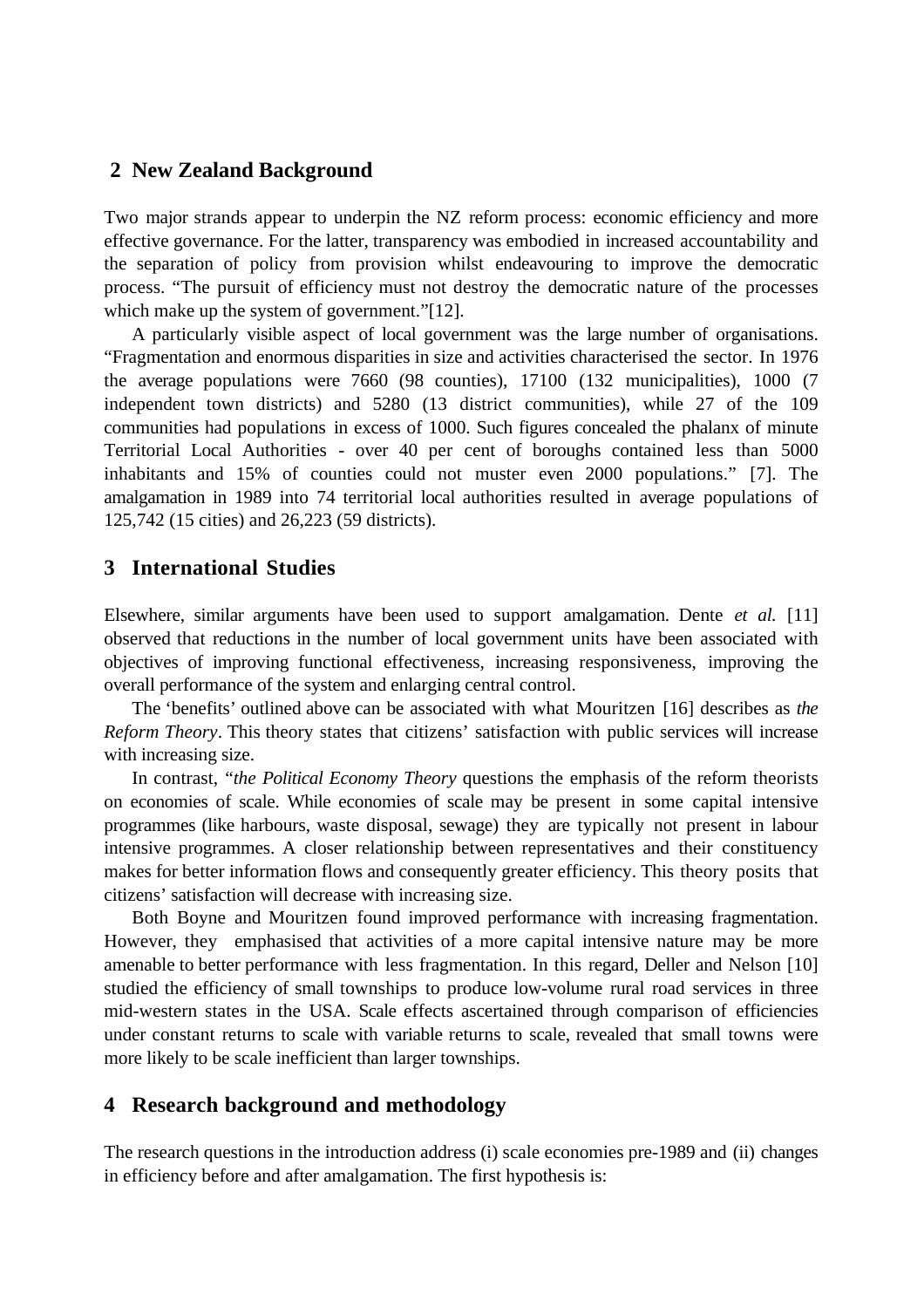#### *H1: Significant improvements in performance were obtained after the 1989 amalgamation***.**

Major reasons include increased professionalism attracted by a broader asset base and network size; economies of scale associated with the capital intensive nature of highways; more holistic views of network management through greater network size; economies of scope through combining road-related functions within a single authority (works, planning, traffic control and highway maintenance); and increased potential for improved information systems. Specific changes to local government processes are also expected to contribute to productivity gains: outsourcing, competitive price tendering, formation of business units and / or local authority trading enterprises, and increased accountability requirements embodying distinctions among outcomes, outputs and inputs as articulated by Ramanathan [17]. These form the basis for two sub-hypotheses:

*H1a: For the period 1982 to 1989, scale efficiency would have been higher if local authorities had been amalgamated into a smaller number of larger entities.*

*H1b: Technical efficiencies will have improved between pre amalgamation TLAs (consolidated) and post amalgamation TLAs.*

## **5 A linked structure performance pyramid framework**

Informed by the balanced scorecard approach of Kaplan and Norton [14] and the performance pyramid of Cross and Lynch [9], the schematic model depicted Figure 1 has been developed as a general managerial framework for performance measurement [19] where each face of the pyramid reflects a different perspective: (i) customer, (ii) internal business, (iii) financial and (iv) innovation and learning perspectives. Measures are linked to CSFs and to underlying process or cost drivers as suggested by [4].



Figure 1. Fully integrated performance measurement system with the balanced scorecard, performance pyramid and linked measures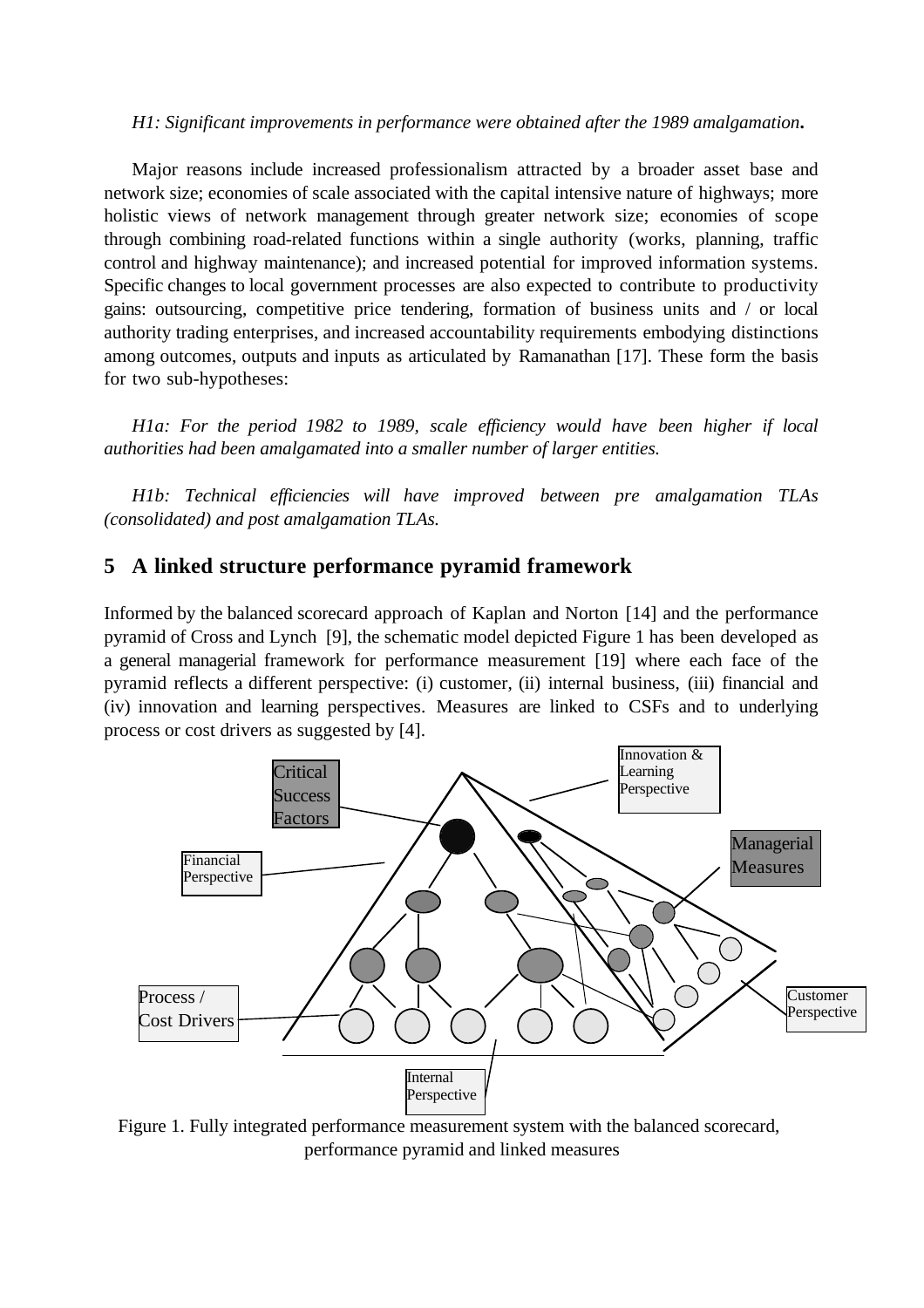Figure 2 illustrates one of the perspectives in the application of the linked structure to highway management. Outputs employed in the study are rehabilitation, reseals and routine maintenance. Rehabilitation involves major reconstruction of the pavement structure and is generally expected to extend operating life up to twenty five years. Resealing is an overlay over the existing surface and on average is expected to occur two to three times over the life of the pavement. Routine maintenance encompasses a variety of ongoing activities throughout each year, such as pothole repairs, patching, drainage and landscaping. These actions are vital for safety, aesthetic reasons and to ensure that rehabilitation and reseal average costs do not rise excessively.

Rehabilitation and resealing are measured in kilometres, which directly capture the extent of these activities. As with housekeeping, routine maintenance encompasses a large number of mutually reinforcing tasks undertaken regularly. The interrelated nature, size and frequency of these tasks do not justify the regular collection and reporting of detailed measures. There is general agreement that dollar expenditure is the most appropriate all-encompassing measure of output for routine maintenance. Except for a small number of TLAs, outcome measures are not available before 1994 for the majority of authorities.

As maintenance activities are either contracted out or performed by 'stand-alone' business units, cost is an appropriate input.



Figure 2. Internal Perspectives for Highway Management

The central government highway funding department, Transfund NZ, believe that quality has either remained the same or has improved since amalgamation. Considering that personnel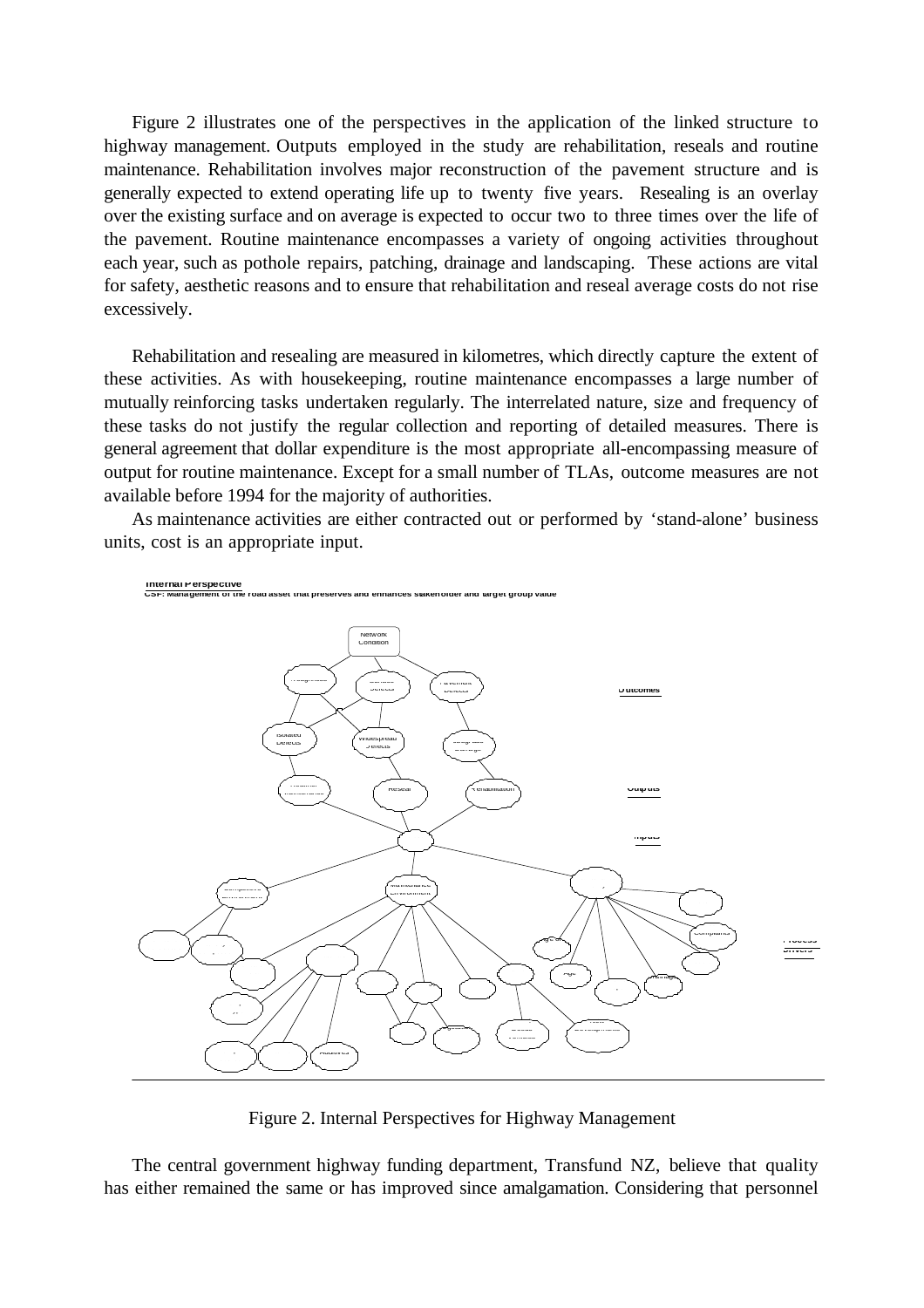in this Department have been actively involved in monitoring TLA performance in highway maintenance since the early seventies, we regard their opinion as a good control.

Environmental factors identified in [18] are traffic, the ratio of urban to rural roads and geological and climatic factors. The latter two are assumed to remain unaffected by the changes over the period of the study and therefore have no impact on pre and post performance. Traffic volumes have steadily increased over this period.

All dollar amounts have been restated in 1997 'real terms' using a construction cost index specifically devised for highway activities.

#### **6 Results and summary**

Two standard DEA models were used to calculate technical efficiency scores for each TLA: Charnes *et al.* [8] constant returns to scale (CRS) and Banker *et al.* [2] variable returns to scale (VRS). Scale efficiency (ratio of CRS to VRS efficiencies) can be used to determine how close an observed DMU is to the most productive scale size [3]. Where DMUs are close to the most productive scale size, scale efficiency is close to unity.

The analysis uses two sets of data pertaining to pre-amalgamation TLAs in 1987, 1988 and 1989. The first set contains the original local authorities' outputs and inputs (e.g. 231 TLAs in 1987 with non-zero activities) and efficiencies are computed under constant returns to scale (CRS) and variable returns to scale (VRS) for both input and output orientations. Mean scale efficiencies for the first set are provided in Table 1 in the row labelled "Old". For an input orientation, mean scale efficiency is 88.6% in 1987, 92% in 1998 and 96% in 1989. This indicates that mean scale efficiencies were improving as the number of authorities declined marginally from 231 to 226.

|                                    | 1987         |       |       | 1988<br>N Mean<br><u>SD</u> |              |      | 1989    |       |      |
|------------------------------------|--------------|-------|-------|-----------------------------|--------------|------|---------|-------|------|
| Input Orientation                  | SD<br>N Mean |       |       |                             | N Mean<br>SD |      |         |       |      |
| <b>Old</b>                         | 231          | 88.6% | 10.7% | 227                         | 92.0%        | 8.9% | 226     | 96.0% | 5.6% |
| <b>New</b>                         | 73           | 96.2% | 6.4%  | 73                          | 96.2%        | 5.8% | 73      | 97.5% | 4.4% |
| Output Orientation                 |              |       |       |                             |              |      |         |       |      |
| Old                                | 231          | 87.1% | 11.3% | 227                         | 92.0%        | 8.9% | 226     | 96.0% | 6.1% |
| <b>New</b>                         | 73           | 95.3% | 7.1%  | 73                          | 94.9%        | 7.1% | 73      | 96.5% | 6.3% |
| <b>Input Orientation</b><br>T-test | $< 1\%$      |       |       | $< 1\%$                     |              |      | $< 5\%$ |       |      |
| Mann-Whitney U                     | $< 1\%$      |       |       | $< 1\%$                     |              |      | $< 1\%$ |       |      |
| Output Orientation<br>T-test       | $< 1\%$      |       |       | $< 1\%$                     |              |      | n.s.    |       |      |
| Mann-Whitney U                     | $< 1\%$      |       |       | $< 1\%$                     |              |      | $< 1\%$ |       |      |

Scale Efficiency Results

Table 1. Scale efficiencies for Pre-Amalgamation TLAs

The process is repeated for the second set comprising the consolidated outputs and inputs for 73 TLAs. These results appear in the row labelled "New". For an input orientation, scale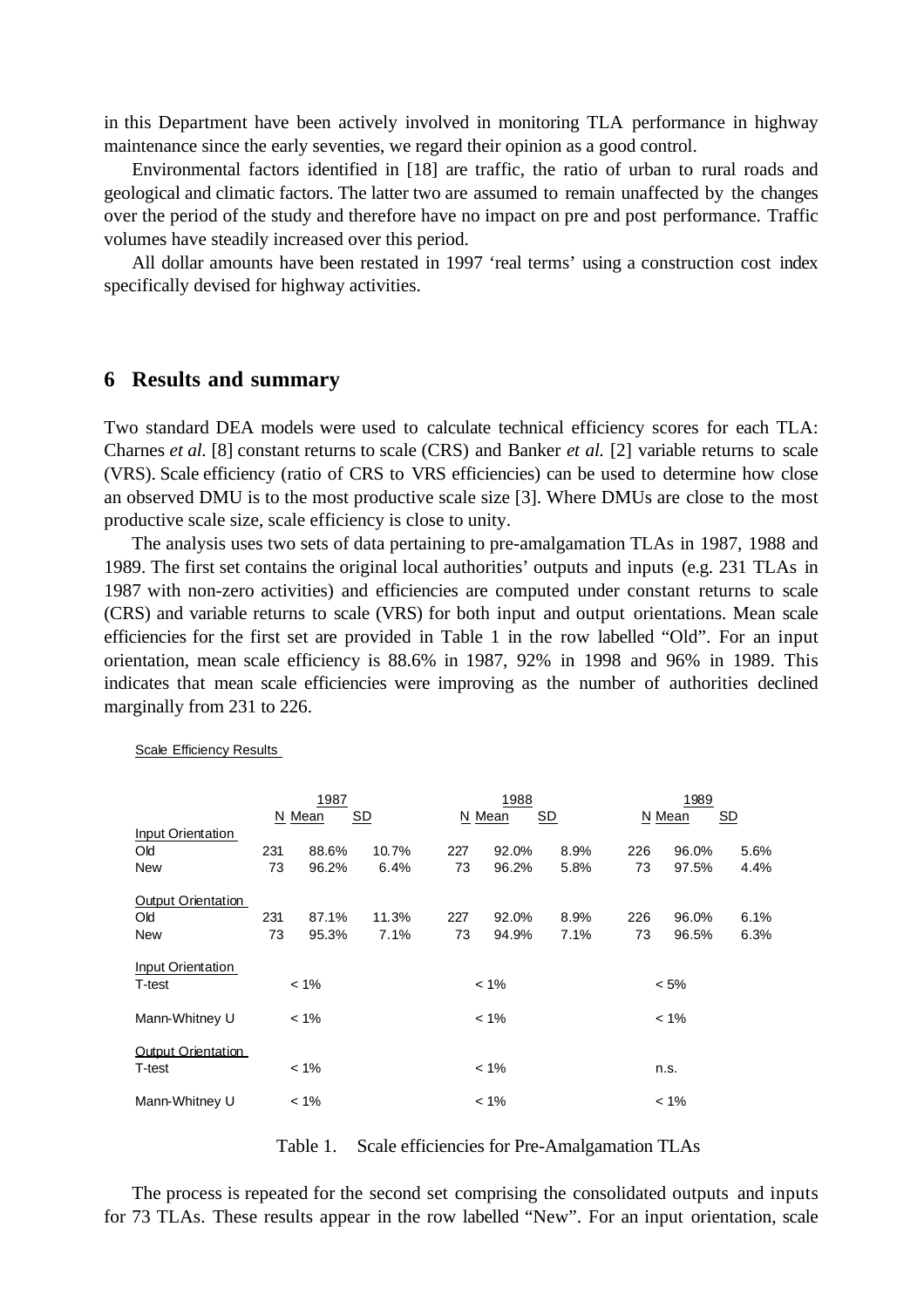efficiencies were 96.2% in 1987 and 1988, increasing to 97.5% in 1989. Differences between the two sets were evaluated using a t-test and the Mann-Whitney U test. Significant (at the level of 1%) differences between scale efficiencies for the two sets were evident for 1987 and 1988 under both tests, with weaker results in 1989 for the t-test but significant for the Mann-Whitney U test.

This lends support to H1a and indicates that in the case of highway maintenance activities, economies of scale were obtainable prior to 1989.

|              | Panel A: Malmquist Components from 1987 to 1997                 |       |                         |       |                 |       |       |
|--------------|-----------------------------------------------------------------|-------|-------------------------|-------|-----------------|-------|-------|
|              | <b>Efficiency Changes for Annual Pair Comparisons</b>           |       |                         |       |                 |       |       |
|              | 87-88                                                           | 88-89 | 89-93                   | 93-94 | 94-95           | 95-96 | 96-97 |
| Min          | 83%                                                             | 71%   | 72%                     | 49%   | 47%             | 88%   | 77%   |
| 1st Quartile | 97%                                                             | 95%   | 93%                     | 77%   | 92%             | 106%  | 96%   |
| Median       | 102%                                                            | 100%  | 99%                     | 83%   | 97%             | 113%  | 102%  |
| 3rd Quartile | 109%                                                            | 105%  | 106%                    | 93%   | 103%            | 122%  | 109%  |
| Max          | 169%                                                            | 123%  | 140%                    | 123%  | 127%            | 256%  | 165%  |
| Mean         | 105%                                                            | 101%  | 100%                    | 85%   | 97%             | 118%  | 104%  |
|              | <b>Technical Changes for Annual Pair Comparisons</b>            |       |                         |       |                 |       |       |
|              | 87-88                                                           | 88-89 | 89-93                   | 93-94 | $94 - 95$       | 95-96 | 96-97 |
| Min          | 83%                                                             | 97%   | 89%                     | 103%  | 94%             | 42%   | 86%   |
| 1st Quartile | 94%                                                             | 98%   | 98%                     | 116%  | 101%            | 88%   | 94%   |
| Median       | 98%                                                             | 99%   | 99%                     | 125%  | 102%            | 91%   | 95%   |
| 3rd Quartile | 100%                                                            | 101%  | 100%                    | 135%  | 102%            | 95%   | 96%   |
| Max          | 102%                                                            | 106%  | 103%                    | 252%  | 118%            | 101%  | 105%  |
| Mean         | 96%                                                             | 100%  | 99%                     | 132%  | 102%            | 90%   | 95%   |
|              | Panel B: Malmquist Components Comparing 1988 with 1994 and 1996 |       |                         |       |                 |       |       |
|              | 1988 and 1994 Comparisons                                       |       |                         |       |                 |       |       |
|              | Efficiency                                                      |       | <b>Technical Change</b> |       | Malmquist Index |       |       |
| Min          | 48%                                                             |       | 102%                    |       | 59%             |       |       |
| 1st Quartile | 76%                                                             |       | 116%                    |       | 99%             |       |       |
| Median       | 86%                                                             |       | 125%                    |       | 107%            |       |       |
| 3rd Quartile | 95%                                                             |       | 141%                    |       | 117%            |       |       |
| Max          | 121%                                                            |       | 251%                    |       | 304%            |       |       |
| Mean         | 85%                                                             |       | 132%                    |       | 111%            |       |       |
|              | 1988 and 1996 Comparisons                                       |       |                         |       |                 |       |       |
|              | <b>Efficiency</b>                                               |       | <b>Technical Change</b> |       | Malmquist Index |       |       |
| Min          | 62%                                                             |       | 104%                    |       | 75%             |       |       |
| 1st Quartile | 85%                                                             |       | 109%                    |       | 94%             |       |       |
| Median       | 96%                                                             |       | 111%                    |       | 106%            |       |       |
| 3rd Quartile | 103%                                                            |       | 115%                    |       | 116%            |       |       |
| Max          | 127%                                                            |       | 130%                    |       | 164%            |       |       |
| Mean         | 94%                                                             |       | 113%                    |       | 106%            |       |       |

Table 2: Efficiency and Technical Change Using Annual Pair Comparisons 1987 to 1997

Table 2 sets out summary results using a Malmquist [15] index under constant returns to scale, following the model set out in [13]. Essentially, the Malmquist index decomposes performance into changes due to efficiency and changes due to shifts in technology (or technical change). There is a significant improvement in 1994 persisting into 1995. Our intuition is that this reflects the impact of policy changes such as contracting out and competitive pricing policies. 1996 and 1997 reveal some slippage in these gains but a sustainable improvement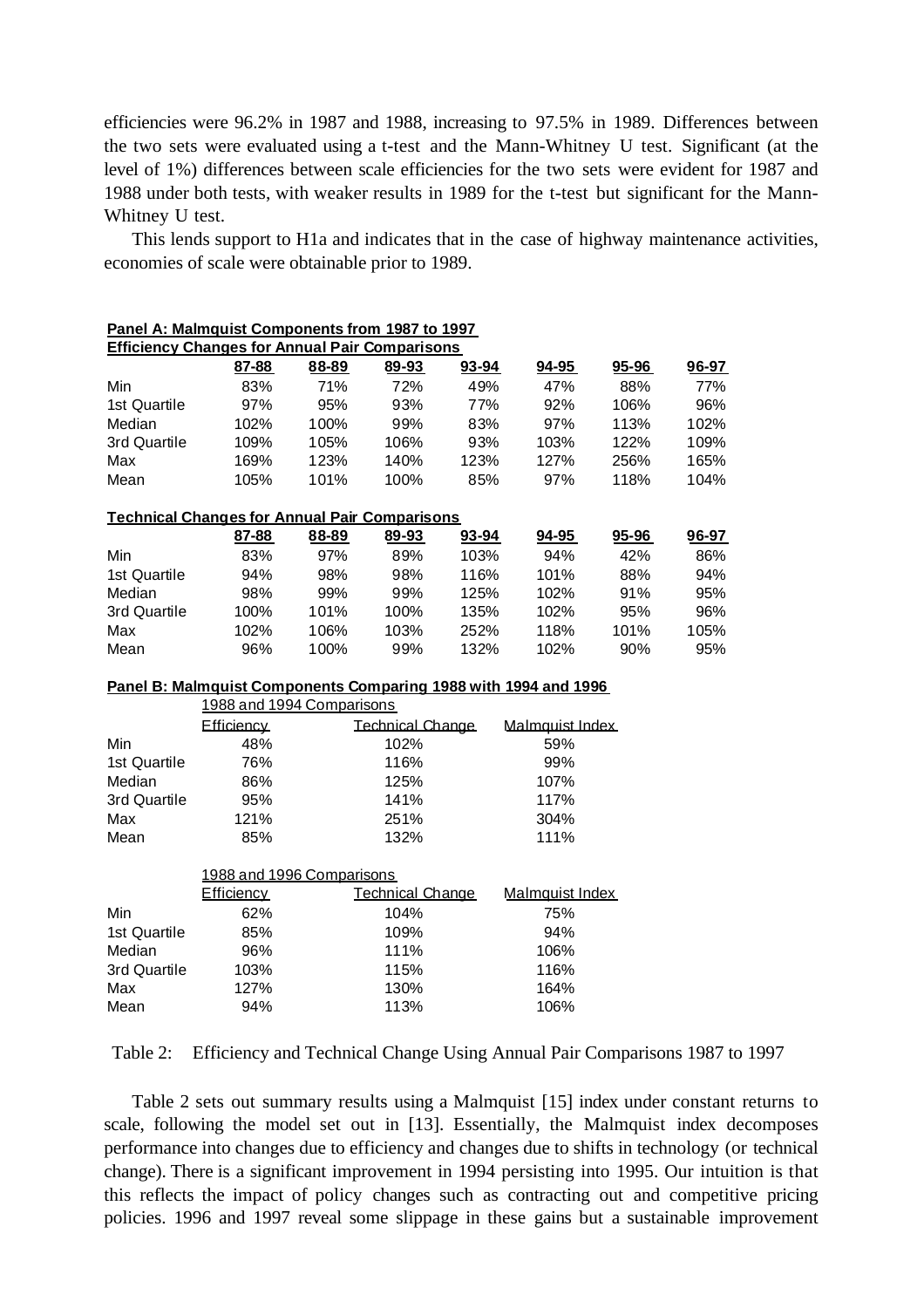appears to have been achieved. The efficiency changes reveal that although the 'game' has improved, individual 'players' struggled with efficiency in 1994 as efficiencies fell overall. Post 1994 years reveal steady improvement as the bulk of TLAs appear to catch up with the shift in technology. To test this latter observation, panel B reports comparisons using 1988 as the base year with 1994 and 1996. The shift in technology is evident across all TLAs in both years. Notwithstanding, efficiency was generally lower in 1994 for over 75% of TLAs. In 1996 about half of the TLAs had almost caught up with their efficiency, with a 6% overall improvement in performance for half of the TLAs when efficiency and technical change are combined.

In summary, the higher scale efficiencies for consolidated TLAs reveal the existence of economies of scale prior to 1989, which supports the amalgamation reforms in1989. Furthermore, sustainable improvements in performance have been identified that must be strongly influenced by policy changes effected during and after amalgamation.

These changes have lifted the frontier of technology and although many authorities appear to have initially slipped behind the outward shift, subsequent improvements in efficiency have restored overall efficiency relative to the frontier. These results support both hypotheses.

Several caveats must be made. First, this study has addressed only highway maintenance which, although a major activity, is not the sole activity of local authorities. For instance, costs of amalgamation are not included in this study. Second, pre-amalgamation TLAs were consolidated using a breakdown by area as opposed to road network; this information was not available. Third, although general price effects were reduced by the use of a national cost index, local market conditions may differ.

This is an exploratory study. Future research includes improving the analyses by separating TLAs into cities and districts. An obvious avenue is the search for the range containing the optimal most 'productive scale size' for local authorities, bearing in mind the single focus on highway maintenance. This is a fruitful avenue given that the New Zealand Government is presently considering proposals to devolve the management of local and state highways to a small number of regional organisations. This would remove responsibility for these functions from local authorities and inevitably prompt calls for further defragmentation.

**Acknowledgments**: We would like to thank the following for their advice and assistance: Bernie Cuttance and Rob Merrifield from Transfund NZ; Graham Bush, Bruce Anderson, William Maguire and Mark Banicevich from the University of Auckland. The authors remain responsible for any errors and/or omissions.

### **References**

- [1] Anderson, B.T.W. and Norgrove, K.J., *Local Government Reform in New Zealand*. Centre for Research in Public Management, The University of Auckland (1996)
- [2] Banker, R.D., Charnes, A. and Cooper, W.W., *Some Models for Estimating Technical and Scale Efficiencies in Data Envelopment Analysis*, Management Science, 30(9) (1984), pp. 1078-1092.
- [3] Banker, R.D. and Thrall, R.M., *Estimation of Returns to Scale using Data Envelopment Analysis*, European Journal of Operational Research, 62 (1992), pp. 74-84.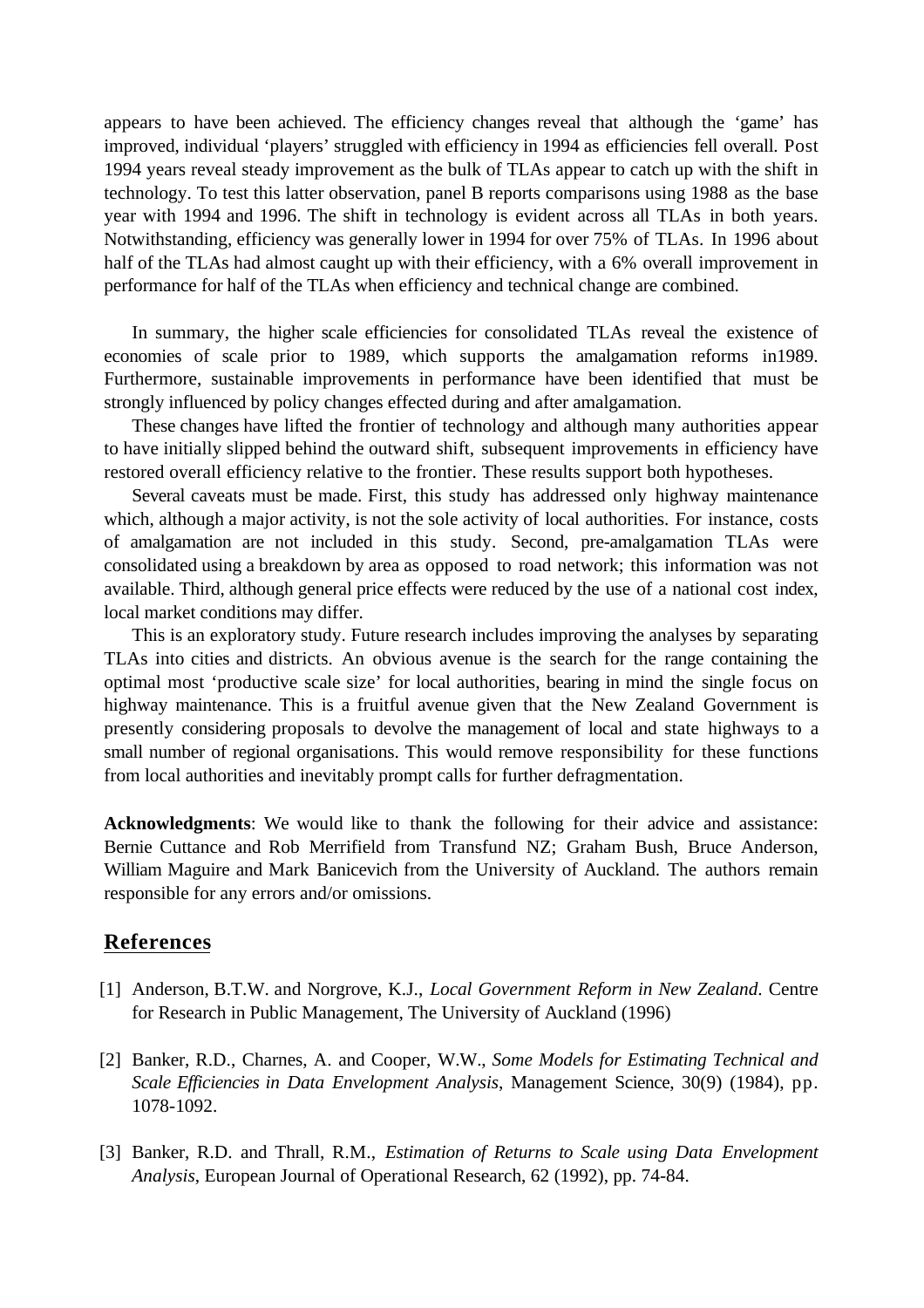- [4] Beischel, M.E. and Smith, R., *Linking the Shop Floor to the Top Floor*, Management Accounting, October (1991), pp. 25-29.
- [5] Boyne, G.A., *Local Government Structure and Performance: Lessons from America*? Public Administration, 70(1992), Autumn, pp. 333-357.
- [6] Bush, G., *The Historic Reorganisation of Local Government*, Chapter 12 in Holland, M. and J. Boston (eds) *The Fourth Labour Government*, 2nd ed. Auckland, Oxford University Press (1990)
- [7] Bush, G., *Local Government & Politics in New Zealand*. 2nd edition, Auckland University Press (1995)
- [8] Charnes, A., Cooper, W.W. and Rhodes, E., *Measuring the Efficiency of Decision Making Units*, European Journal of Operational Research 2(6) (1978), pp. 429-444.
- [9] Cross, K, and Lynch, R., *Accounting for Competitive Performance*, Journal of Cost Management, Spring(1989), pp. 20-28.
- [10] Deller, S.C. and. Nelson, C.H., *Measuring the Economic Efficiency of Producing Rural Road Services*, American Journal of Agricultural Economics, 73(1) (1991), pp. 194-201.
- [11] Dente, B. and Kjellberg, F., The *Dynamics of Institutional Change: Local Government Reorganisation in Western Democracies*, London: Sage (1988)
- [12] Elwood, B., *From Theory to Practice: The New Zealand Experience*, In McDermott, P., Forge, V. and Howell, R.(Eds) *An Agenda for Local Government: Proceedings from the New Local Government Conference*. Local Government Studies Occasional Paper No. 2, Massey University, Palmerston North, New Zealand, (1995).
- [13] Grosskopf, S.., *Efficiency and Productivity*, Chapter 4 in Fried, H.O., Lovell, C.A.K. and S.S. Schmidt (eds). *The Measurement of Productive Efficiency : Techniques and Applications*, Oxford University Press, (1993)
- [14] Kaplan, R.S. and Norton, D.P., *The balanced scorecard measures that drive performance*, Harvard Business Review, January - February(1992), pp. 71-79.
- [15] Malmquist, S., *Index Numbers and Indifference Surfaces*, Trabajos de Estadistica, 4(1953), pp. 209-242.
- [16] Mouritzen, P. E., *City size and citizens' satisfaction: two competing theories revisited*, European Journal of Political Research, 17(1989), pp. 661-688.
- [17] Ramanathan, K.V., *A Proposed Framework for Designing Management Control Systems for Not-For-Profit Organizations*, Financial Accountability & Management 1(1) (1985), 75- 92.